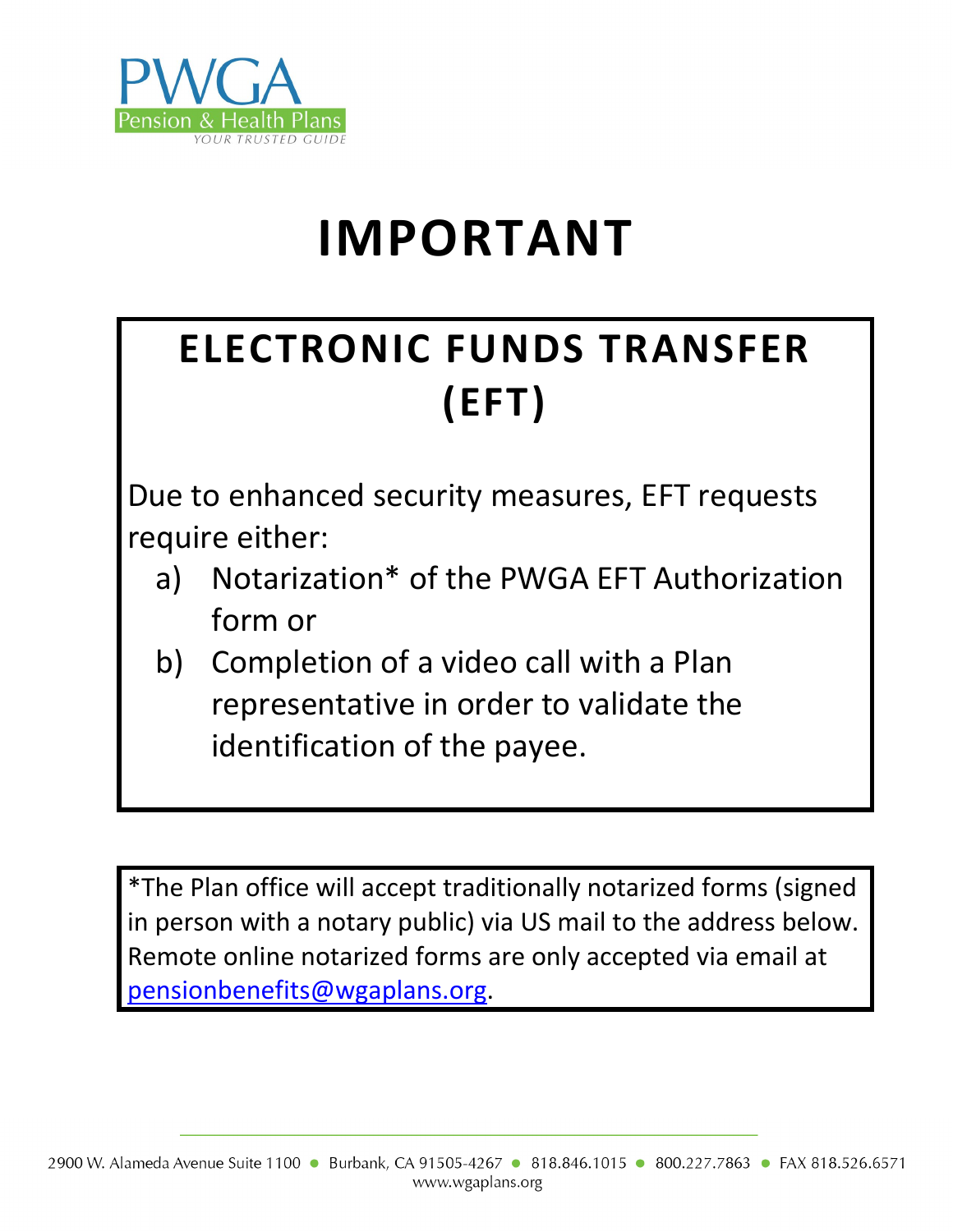

## **ELECTRONIC FUNDS TRANSFER ("EFT") AUTHORIZATION**

Your monthly retirement benefit check can be electronically transferred to your account at your US Bank or other Financial Institution. To initiate this process, please provide the information requested. You may contact your Financial Institution or Bank for help completing Section 2.

#### **YOUR EFT MAY TAKE UP TO 60 DAYS TO PROCESS. PLEASE NOTE THAT YOUR PAYMENT WILL BE MAILED TO THE ADDRESS ON RECORD WITH THE PLAN UNTIL YOUR EFT IS EFFECTIVE.**

| <b>SECTION 1</b>     | <b>PAYEE INFORMATION</b>                  |                                                    |
|----------------------|-------------------------------------------|----------------------------------------------------|
| <b>FIRST NAME</b>    | <b>LAST NAME</b>                          | <b>SOCIAL SECURITY NUMBER OR UNIQUE IDENTIFIER</b> |
|                      |                                           |                                                    |
|                      | PARTICIPANT NAME, IF DIFFERENT THAN ABOVE |                                                    |
|                      |                                           |                                                    |
| <b>PHONE NUMBER</b>  |                                           |                                                    |
|                      |                                           |                                                    |
| <b>EMAIL ADDRESS</b> |                                           |                                                    |
|                      |                                           |                                                    |
|                      |                                           |                                                    |

**SECTION 2 ACCOUNT INFORMATION** 

**NAME ON ACCOUNT (NOT NAME OF FINANCIAL INSTITUTION)**

FOR A *TRUST* OR OTHER *THIRD PARTY* ACCOUNT, PLEASE ALSO COMPLETE THE THIRD PARTY TRANSFER FORM.

| <b>ABA (ROUTING) NUMBER, ONE NUMBER PER BOX</b> |  |  |                     |   |          |         |
|-------------------------------------------------|--|--|---------------------|---|----------|---------|
|                                                 |  |  |                     |   |          |         |
|                                                 |  |  |                     |   |          |         |
| <b>ACCOUNT NUMBER</b>                           |  |  | <b>ACCOUNT TYPE</b> |   |          |         |
|                                                 |  |  | CHECK ONE:          | ப | Checking | Savings |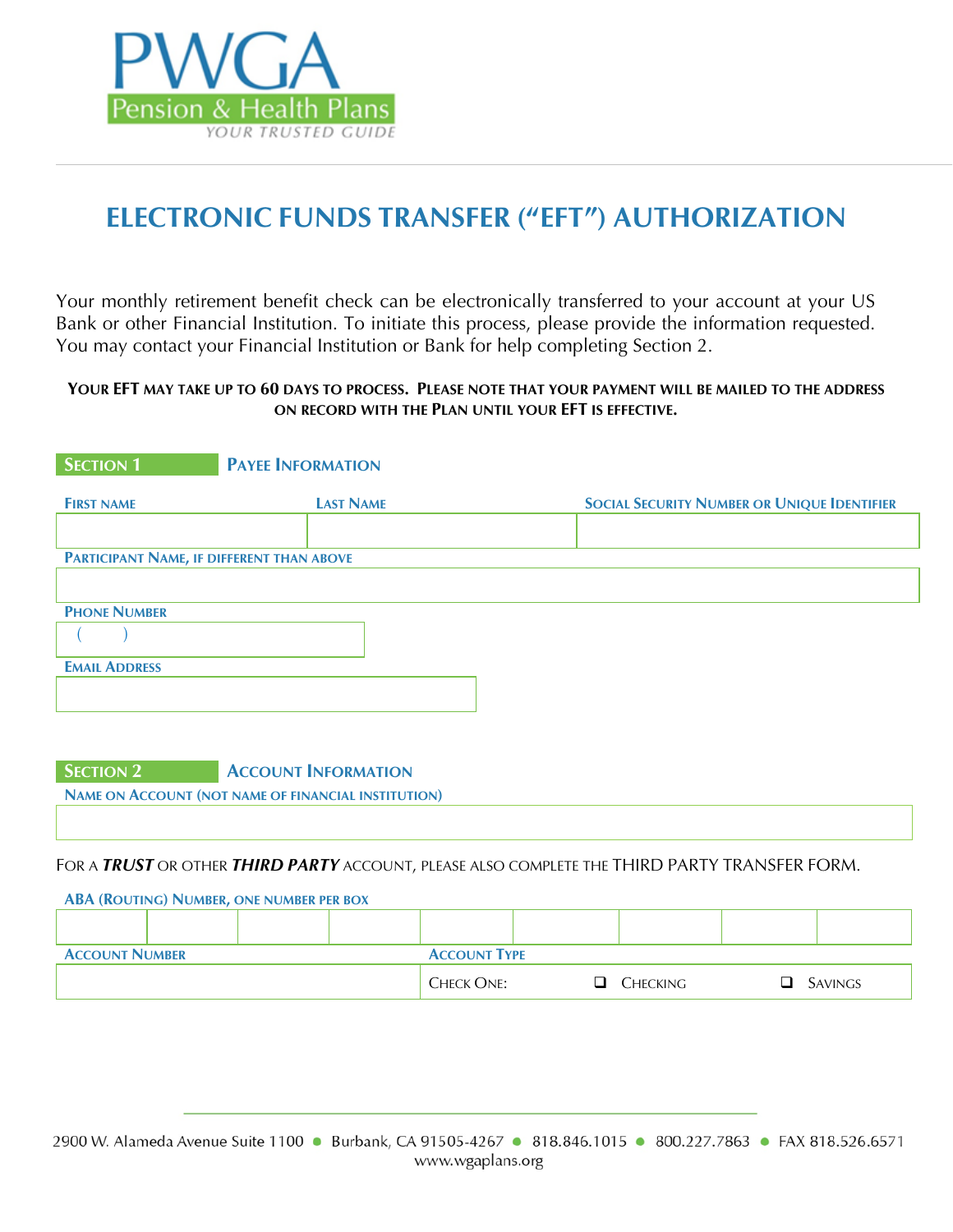

#### **SECTION 3 PENSIONER ACKNOWLEDGEMENT**

As payment becomes due me under the Producer-Writers Guild of America Pension Plan, I authorize that payment be made by Electronic Transfer by the Plan, to the order of the above Financial Institution for credit to the account held in my name as specified above. I agree to periodically furnish evidence of my survival. I have authorized said Financial Institution to refund to the Producer-Writers Guild of America Pension Plan an amount equal to any payments which, after my death, have been credited to my account, and if applicable, to charge my account accordingly.

| PENSIONER OR PAYEE'S SIGNATURE | <b>DATE</b> |
|--------------------------------|-------------|
|                                |             |

#### **ACKNOWLEDGMENT**

A notary public or other officer completing this certificate verifies only the identity of the individual who signed the document to which this certificate is attached, and not the truthfulness, accuracy, or validity of that document.

State of California County of \_\_\_\_\_\_\_\_\_\_\_\_\_\_\_)

On \_\_\_\_\_\_\_\_\_\_\_\_\_\_\_\_\_\_\_\_\_, before me, \_\_\_\_\_\_\_\_\_\_\_\_\_\_\_\_\_\_\_\_\_\_\_\_\_\_\_\_\_\_\_\_\_\_\_\_\_\_(insert name and title of the officer), personally appeared \_\_\_\_\_\_\_\_\_\_\_\_\_\_\_\_\_\_\_\_\_\_\_\_\_\_\_\_, who proved to me on the basis of satisfactory evidence to be the person(s) whose name(s) is/are subscribed to the within instrument and acknowledged to me that he/she/they executed the same in his/her/their authorized capacity, and that by his/her/their signature(s) on the instrument the person(s), or the entity upon behalf of which the person(s) acted, executed the instrument.

I certify under PENALTY OF PERJURY under the laws of the State of California that the foregoing paragraph is true and correct.

WITNESS my hand and official seal.

Signature

Notary Public Signature (Seal)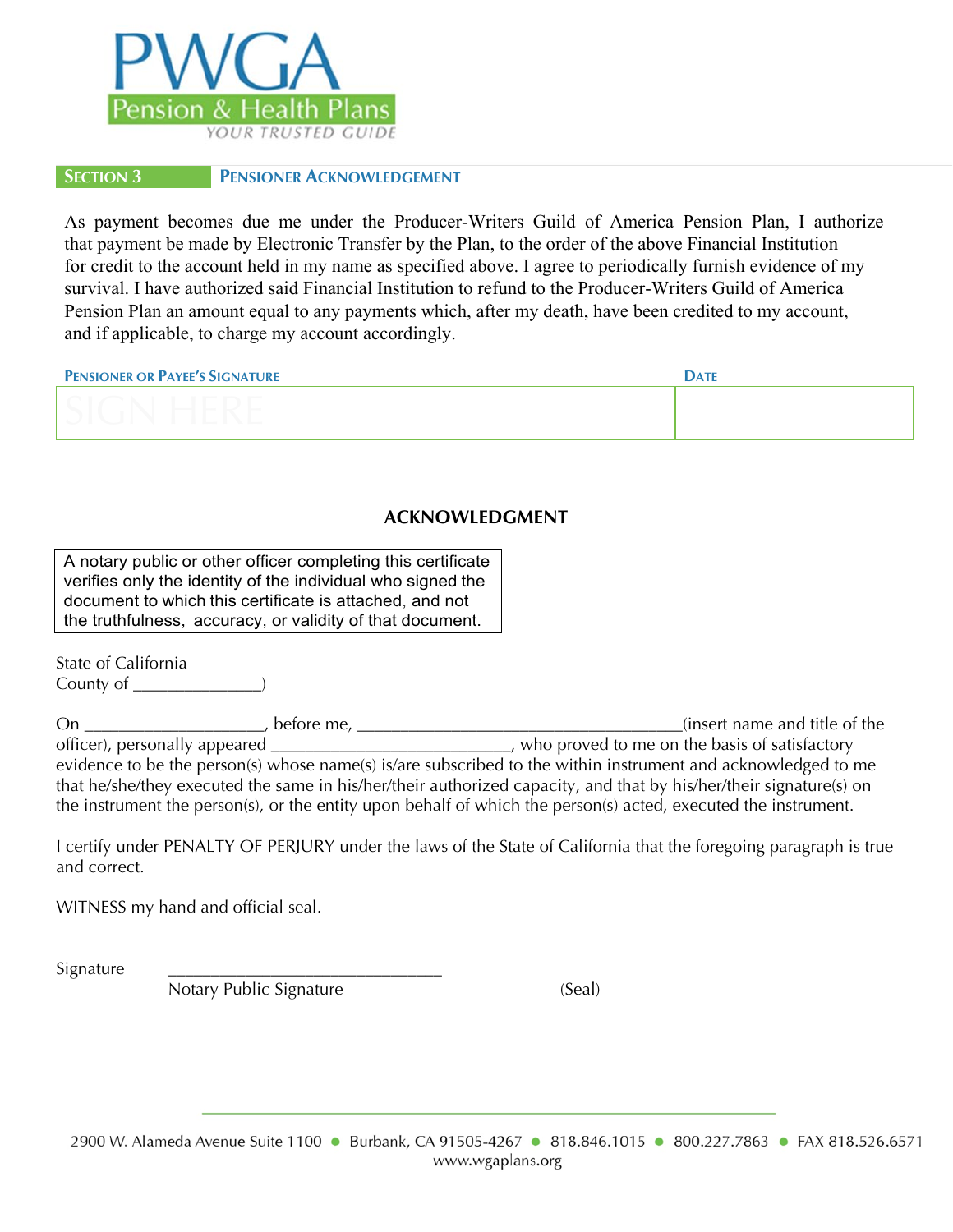

## **THIRD PARTY TRANSFER FORM**

This form is to be a completed if you have entered into an arrangement to direct the Plan to pay plan benefit payments to a third party (including a Trust). You must obtain an acknowledgement from the third party and file it with the Administrative Office no later than 90 days after you authorize Electronic Funds Transfers to the account of the individual or third party named in Section 2. If the acknowledgement is not received before the 90-day deadline, benefit payments will be issued directly to you. You can revoke the arrangement at any time.

| <b>SECTION 1</b> | <b>PENSIONER INFORMATION</b> |                                                    |
|------------------|------------------------------|----------------------------------------------------|
| <b>NAME</b>      |                              | <b>SOCIAL SECURITY NUMBER OR UNIQUE IDENTIFIER</b> |
|                  |                              |                                                    |
|                  |                              |                                                    |

#### **SECTION 2 THIRD PARTY INFORMATION**

#### **NAME OF INDIVIDUAL AND/OR ENTITY, IF APPLICABLE**

#### **STREET ADDRESS**

| Сіту                    | <b>STATE</b>      | <b>POSTAL CODE</b>    |
|-------------------------|-------------------|-----------------------|
|                         |                   |                       |
| <b>TELEPHONE NUMBER</b> | <b>FAX NUMBER</b> | <b>E-MAIL ADDRESS</b> |
|                         |                   |                       |

#### **SECTION 3 PENSIONER ACKNOWLEDGEMENT**

I hereby acknowledge that I have directed the Plan to pay all or a portion of plan benefit payments to the individual or the representative of the third party named above. I may revoke this arrangement at any time by notifying the Plan but without giving notice to the representative of the third party. I recognize that the third party has no enforceable right in, or to, any plan benefit payment or portion of any plan benefit payment (except to the extent of payments actually received under the terms of the arrangement).

| PENSIONER OR PAYEE'S SIGNATURE | <b>DATE</b> |
|--------------------------------|-------------|
|                                |             |

#### **SECTION 4 THIRD PARTY ACKNOWLEDGEMENT**

I hereby acknowledge that the Pensioner named above has directed the Plan to pay all or a portion of plan benefit payments of the Pensioner to me as the third party named above in Section 2. The Pensioner may revoke this arrangement at any time by notifying the Plan but without giving notice to me as the third party. I recognize that as third party, I have no enforceable right in, or to, any plan benefit payment or portion of any plan benefit payment (except to the extent of payments actually received under the terms of the arrangement).

| <b>SIGNATURE OF THIRD PARTY</b> | <b>DATE</b> |
|---------------------------------|-------------|
|                                 |             |